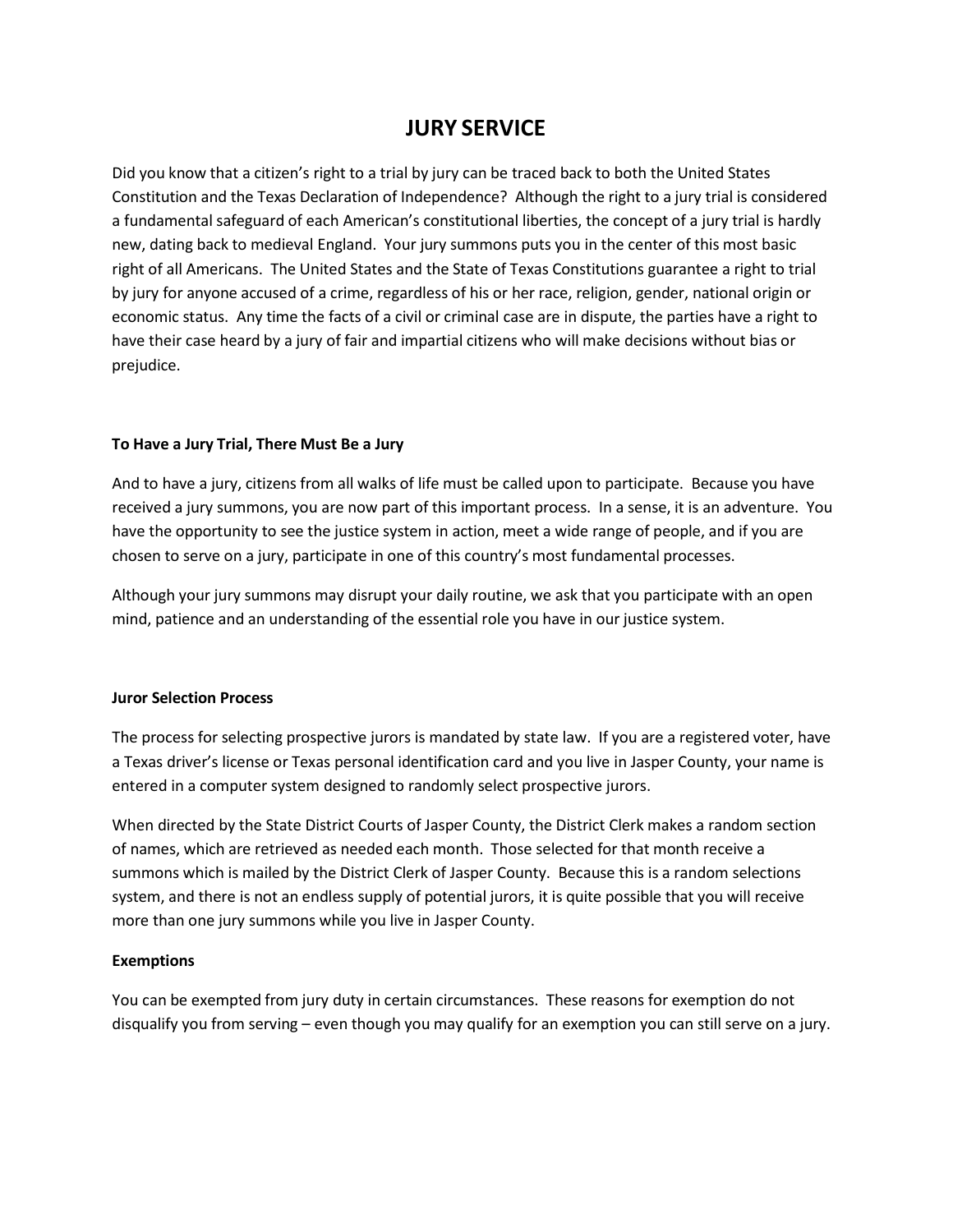But certain circumstances can impose considerable hardship for some people. If any of the following exemptions apply to you, the form on the back of the jury summons can be completed and mailed back to the Jasper County District Clerk's Office.

- Those over seventy (70) years of age
- Those with legal custody of children under twelve (12) years old when jury service would leave those children without adequate supervision.
- Students in private or public high schools or attending an institution of higher education.
- Primary caretakers of a person who is an invalid unable to care for themselves.

There are some people who are disqualified for jury service; again, there is a form on the back of your jury summons which can be used to inform the Jasper County District Courts. If you have been convicted of a felony or theft or if you are now on probation, you cannot serve on a jury.

# **The Exemption Form**

The form on the back of our summons covers the allowable exemptions from jury duty, but you must mail it back no more than seven days after receiving it. You may also fax it to the Jasper County District Clerk at (409) 383-7501.

If you don't mail it in or think you have a situation which may exempt you but is not on the form, you must appear on the date you have been called.

# **Non-Allowable Exemptions**

There are several common reasons given for exemption requests which are not allowable:

- Being the sole owner of a business
- Have an employer who will not pay you for your jury service (although financial hardship caused by jury service may be considered).

# **Jury Duty and Your Job**

The law protects your job while you are fulfilling your jury duty and you cannot be fired for serving. Your employer is not, however, required to pay you for the time missed from work while on jury duty.

# **Tips to Make Your Jury Service More Enjoyable**

Knowing where you are going and what to expect when you get there can make any experience more enjoyable, and jury service is no exception. Getting to the Jasper County Courthouse, finding the District Courtroom, and arriving prepared are not nearly as tough as you might think.

# **Come Prepared**

You must bring your completed jury summons with you when you report for jury duty.

Please fill out and sign your summons prior to reporting.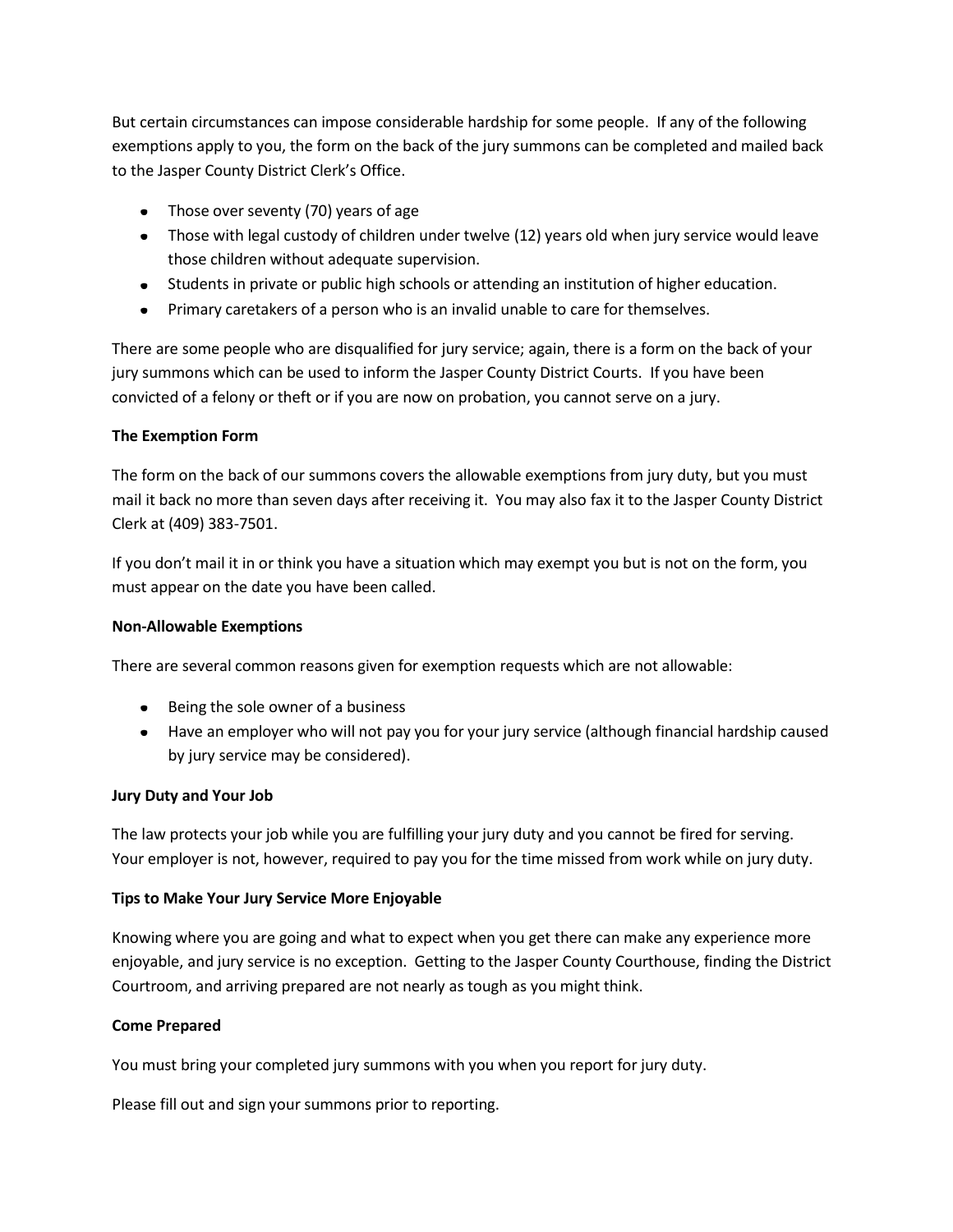In addition, you may want to bring something to do while you wait on the Court. Jury duty does involve some waiting, so a good book or handwork will help pass the time.

You may also want to bring money for snacks, drinks, and lunch.

# **Dress the Part**

You may be selected for actually serve on a jury the day you are summoned, so it's important that you dress appropriately. Jury service is serious business, and you should dress accordingly. Business attire is recommended.

Shorts, hats, tank tops and flip-flop sandals are not allowed. T-shirts with derogatory images or messages are also not considered appropriate. When in doubt, dress seriously but with comfort in mind. Jury service can involve a good deal of sitting.

# **What Your Jury Service Involves**

Once you have arrived at the courtroom, your jury service is underway. You'll find that the system is set up to guide you along with clear instructions throughout the process. Whether you are selected for a jury or not, you will still be providing an essential part of the trial by jury system.

# **Where to Go Once You've Arrived at the Courthouse**

Your jury service starts in the courtroom, located on the second floor of the Jasper County Courthouse.

# **What to Expect**

About 20% of prospective jurors are selected for trials. If you are not selected for a jury, you can expect to be finished in about half a day. If you are selected, you will serve for one trial. Surprisingly, the average trial lasts only three (3) days.

When you arrive at the Jasper County Courthouse, please report to the courtroom on the second floor. After checking in, prospective jurors will be given a brief orientation by the Jasper County District Clerk's Office. The impaneling Judge will give further instructions and hear possible exemptions and qualifications.

Prospective jurors will be briefed by the judge and questioned by attorneys for both sides until the jurors who will hear the case are chosen. Once the jury has been selected, those on the panel who are not chosen are sent home.

# **Getting Paid for Jury Service**

Jurors are paid for their service. Each prospective juror sent to a court receives eight dollars (\$8.00) a day. If you are selected and serve on the actual jury panel, you will receive forty dollars (\$40.00) per day thereafter for your service. Payment for jury service takes approximately two (2) weeks and will be disbursed in the form of a check through the mail.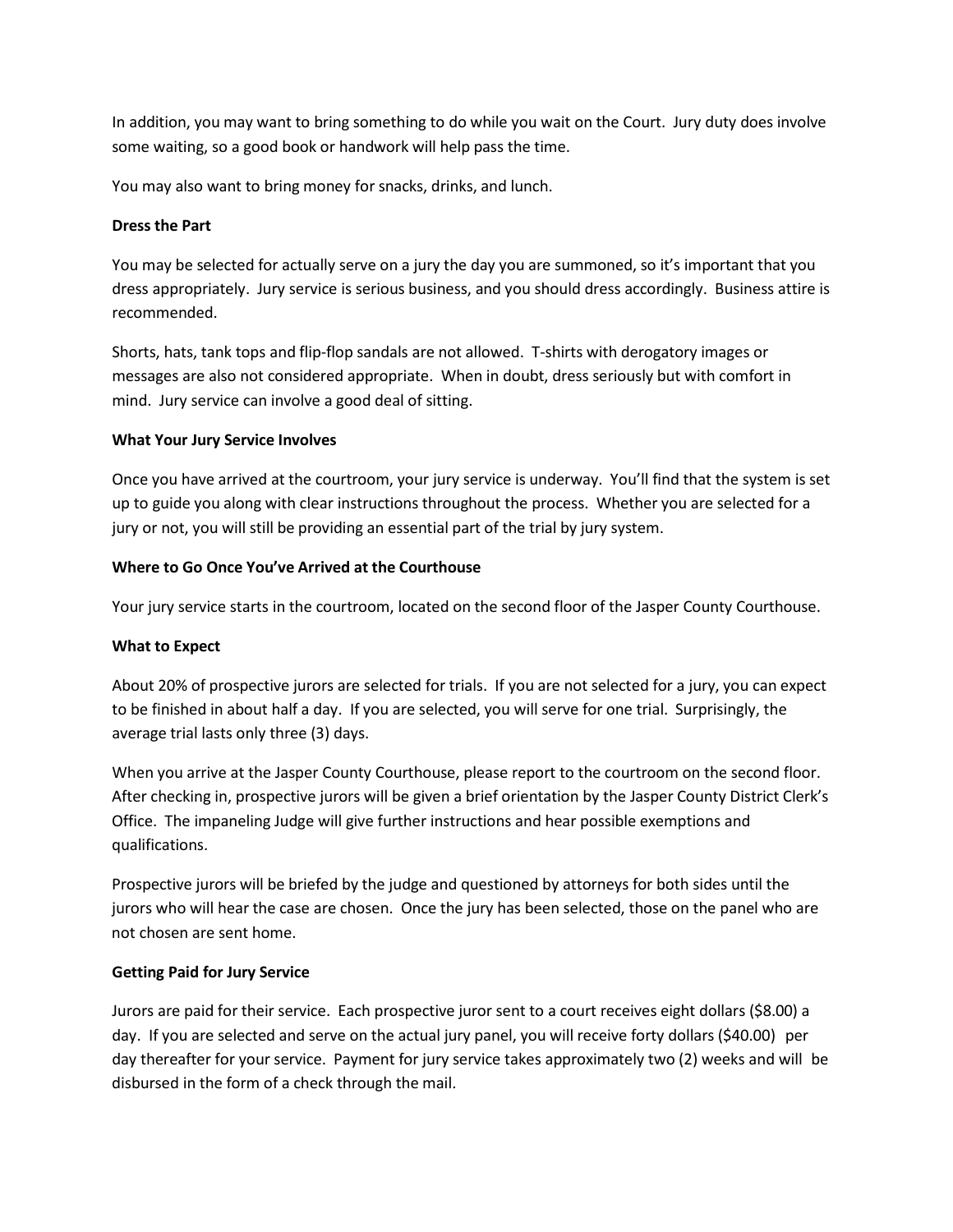#### **You've been Selected for a Jury – What Now?**

Only 20% of those summoned to jury duty are ever chosen to serve on a jury, so there's a good chance you'll be released from your jury duty after just half a day.

If you are selected to serve, this will be an opportunity to see our justice system in action firsthand.

# **A Day in the Life of a Juror**

Each trial is a unique as the people involved, and there's no way to predict how long the trial you are chosen for will last. A trial can last a day or take two or three days. They are seldom much longer.

During the trial, the judge will tell you what time you need to be in court each day and what time to expect each day to end. You will also be given a break for lunch. Trials follow a set procedure which you may find familiar.

**Opening Statement:** Attorneys for each side may explain the case, outline any evidence they will present, and discuss the issues you will decide. This is usually a broad statement which sets the stage for witnesses and the details to follow.

**Presentation of Evidence:** Testimony of witnesses and exhibits are all evidence. Any exhibits will be available to the jury during their deliberations. Because you will be deciding the case based on the facts presented, it is very important to pay close attention to all evidence.

**Rulings by the Judge:** The judge may be asked to decide questions of law during the trial. He may ask jurors to leave the courtroom while lawyers make legal arguments. If this happens, understand that these issues must be decided so that proper evidence can be considered by the jury.

**Instruction to the Jury:** After all evidence has been presented, the judge may give the jury the Charge of the Court. This includes legal instructions about the case and the question the jury must answer.

**Closing Arguments:** This gives the lawyers an opportunity to summarize the evidence and to try to persuade the jury to accept their client's view of the case.

**Jury Deliberations and Decision:** After hearing the closing arguments, the jury is sent to deliberate. During deliberations, members of the jury will decide how they will answer the questions presented in the Charge of Court and then return a final verdict.

# **Sequestered Juries**

Sequestered juries are very rare. Before you are assigned to such a jury, you will have an opportunity to discuss with the judge any problems this might create.